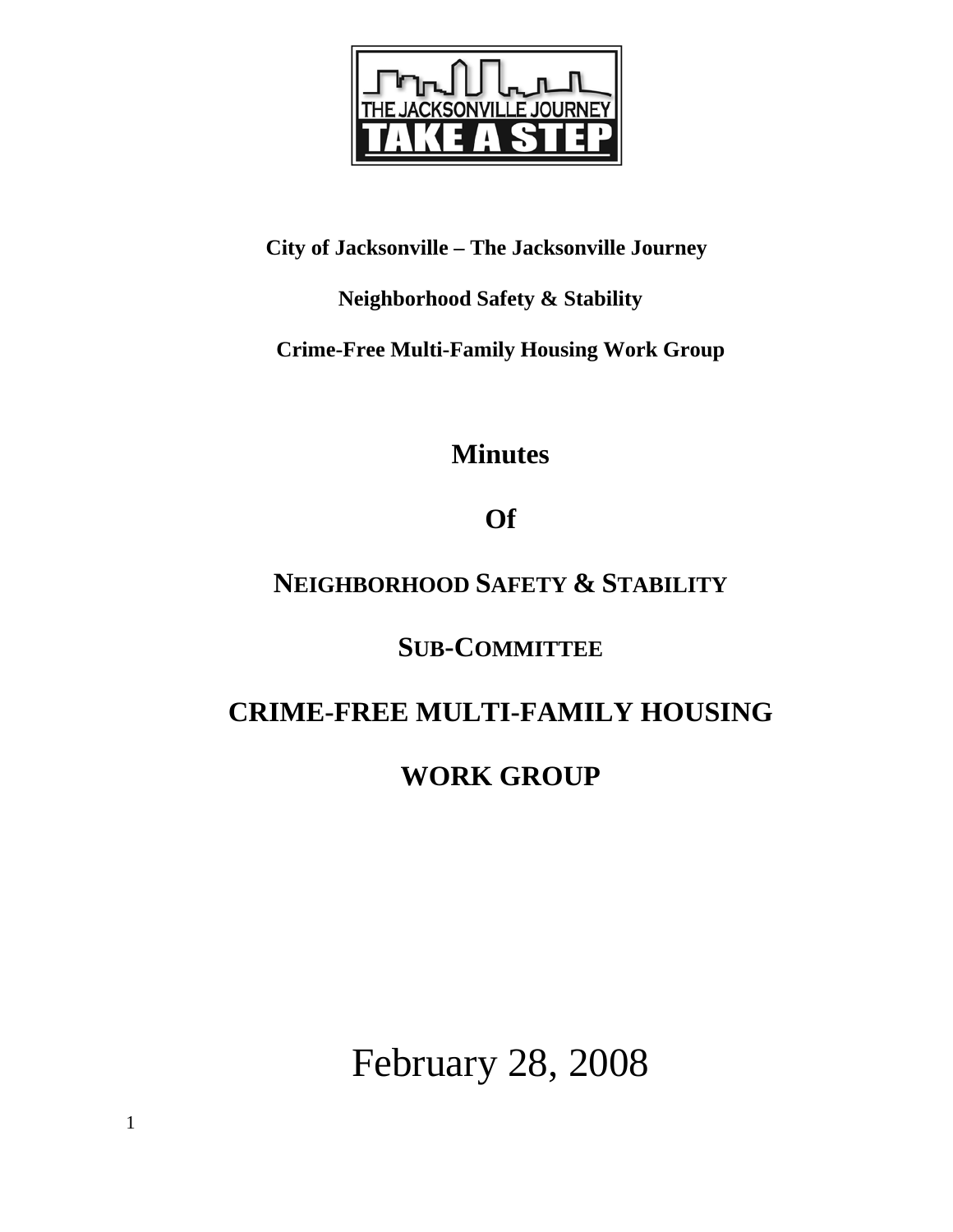## **The Jacksonville Journey – Neighborhood Safety & Stability**

## **Sub-Committee**

#### **Crime-Free Multi-Family Housing Work Group**

**February 28, 2008** 

#### **4:30 p.m.**

**PROCEEDINGS before the Jacksonville Journey – Neighborhood Safety & Stability Sub-Committee Crime-Free Multi-Family Housing Work Group taken on Thursday, February 28, 2008, Edward Ball Building, 8th Floor – 214 N. Hogan Street, Jacksonville, Duval County, Florida commencing at approximately 4:30 p.m.** 

**Crime-Free Multi-Family Housing Workgroup** 

**Ronnie Ferguson, Chair Jack Barnette, Member Mark Bowen, Member Charlie Commander, Member G. Troy Cook, Member Joni Foster, Member Suzanne Jenkins, Member Vickie Murphy, Member**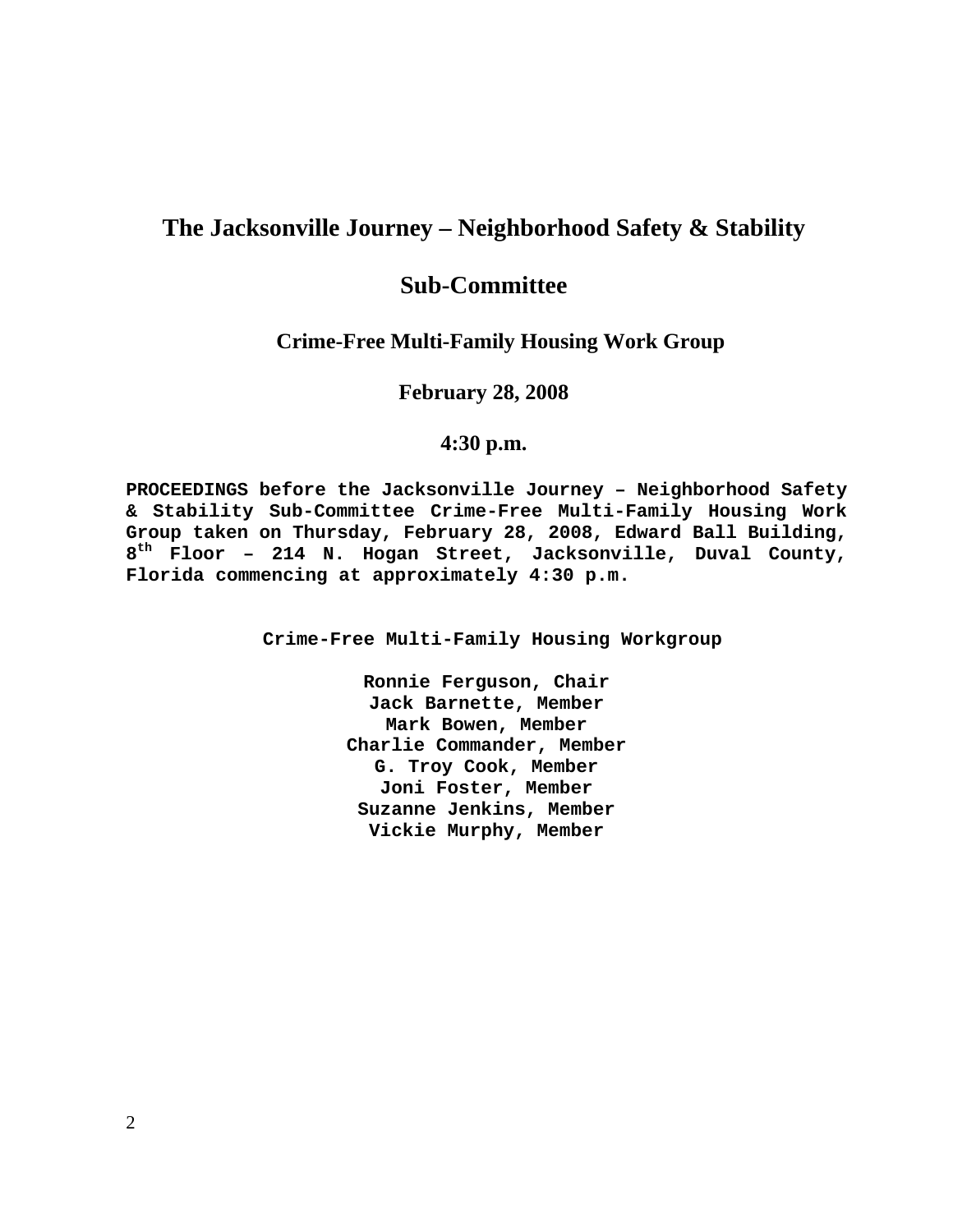### **APPEARANCES**

#### **COMMITTEE CHAIRS & MEMBERS:**

Ronnie Ferguson, Chair Jack Barnette, Member Mark Bowen, Member Charlie Commander, Member G. Troy Cook, Member Joni Foster, Member Suzanne Jenkins, Member Vickie Murphy, Member

#### **ABSENT MEMBERS:**

None

#### **STAFF:**

Jennifer Savage

#### **OTHERS PRESENT:**

Wight Greger Matt White, JSO Matthew Stewart, HUD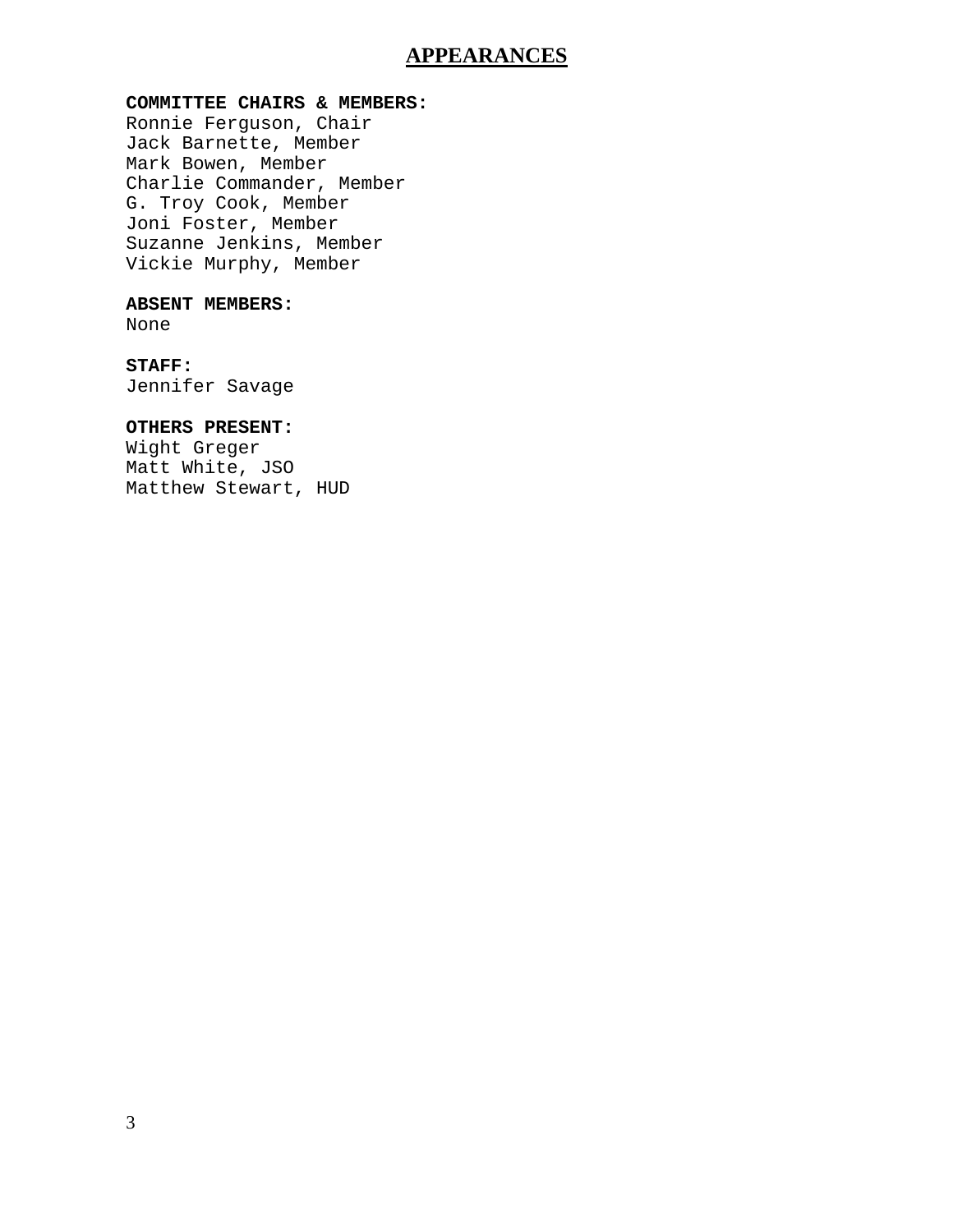#### **PROCEEDINGS**

February 28, 2008

Neighborhood Safety & Stability Sub Committee, Crime-Free Multi-Family Housing Work Group 1997 1997 1998 4:30 p.m.

**Call to Order and Comments.** Chairman Ferguson called the meeting to order at approximately 4:30 p.m.

**Purpose of Meeting.** Discuss the Mayor's crime initiative – The Jacksonville Journey – Take a Step – Neighborhood Safety & Stability Sub-Committee, Crime-Free Multi-Family Housing Work Group.

 Chairman Ferguson called the meeting to order and welcomed the group. He said that he would begin all meetings with a public comment period and opened the floor for that portion of the meeting. There were no speakers at that time. Chairman Ferguson then referred to his charge to the Crime-Free Multi-Family Housing Work Group, which is available online at coj.net. He stated that there is a lot that property owners and citizens can do without police and legislative action through addressing environmental, leasing and service issues.

 As amended by the work group, the environmental recommendations for property owners/managers of high-risk complexes are:

- Implement Crime Prevention Through Environmental Design strategies
- Place sign on HUD properties in visible entry area listing a number to call to voice concerns or complaints
- Erect an accurate and legible site map at entry way

4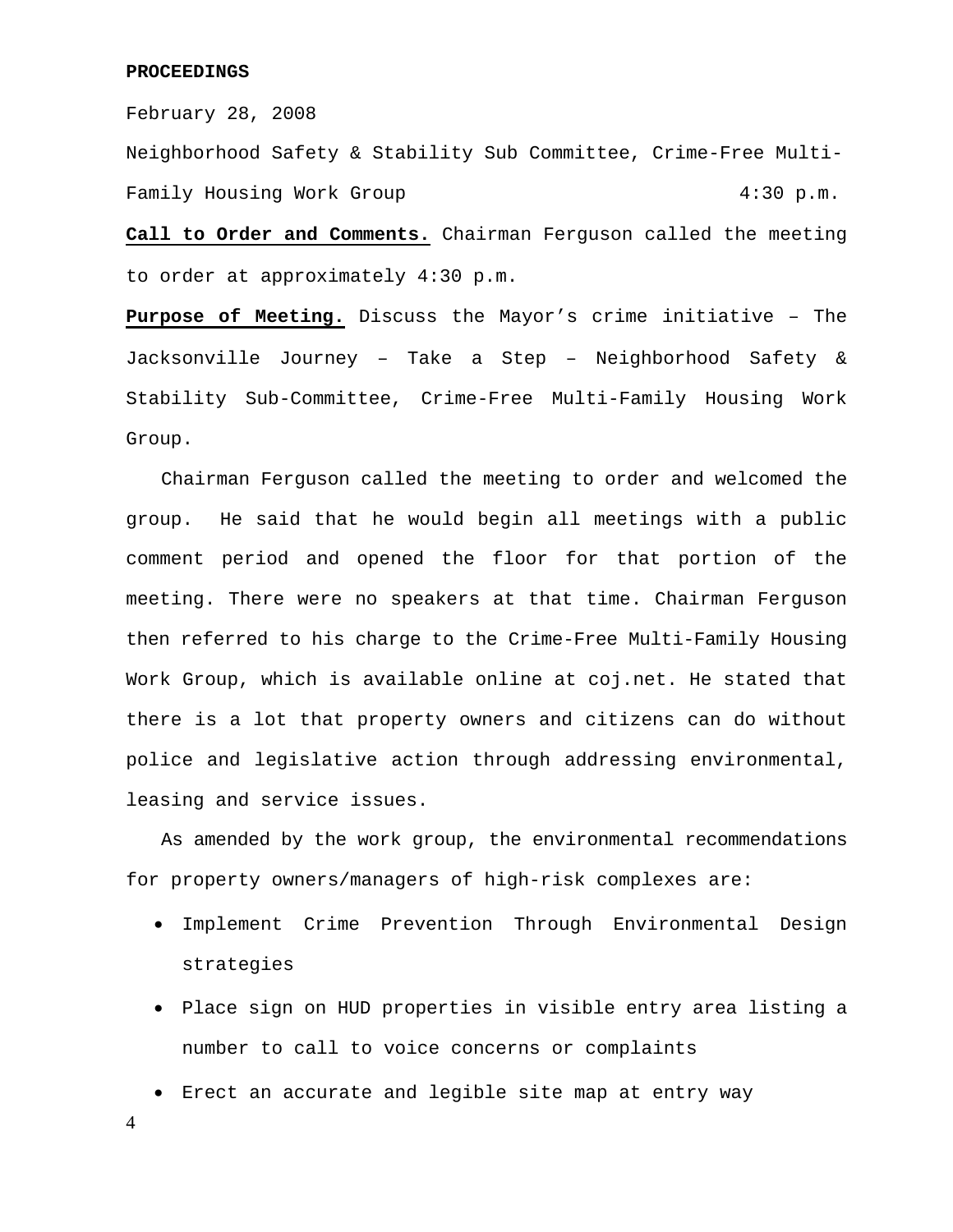- Enhance lighting
- Place locks on all doors and windows
- Ensure clear and legible street signs and apartment numbers
- Install useful peepholes (ie: wide view, accessible by people with disabilities)
- Issue parking decals to all residents to make it easier for police to identify what vehicles belong and which do not
- Improve general attractiveness and cleanliness
- Offer diversity training for property owners/managers

 At the request of work group members Joni Foster and Charlie Commander, Chairman Ferguson also said that the city should develop incentives for property owners to implement these recommendations. Incentives would be available to property owners in high-crime areas who are certified participants in JSO's Crime-Free Multi-Family Housing program. Depending on the source of revenue, this program may be expanded throughout Jacksonville.

 The leasing-related recommendations for low-income complexes in high-crime areas, as amended by the work group, are:

- Develop and enforce leases which prohibit criminal acts by lease holders and make leaseholders responsible for their guests. The lease standards must be strict and uniformly enforced.
- Participate in a citywide database showing the names and driver's license numbers of all persons evicted in order to prevent these residents from moving into another development. The JSO is working with a private party to take ownership of

5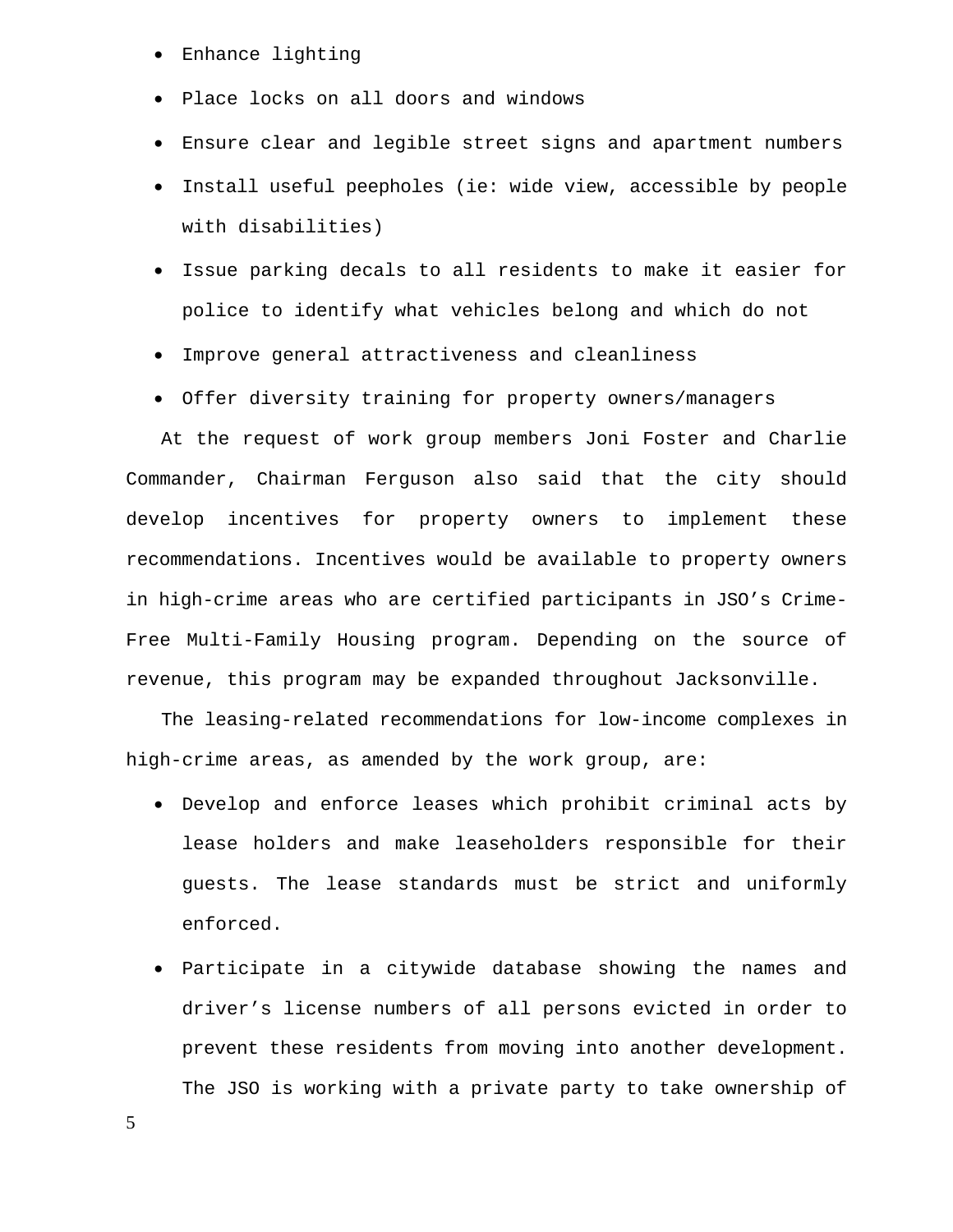the database. Furthermore, property owners/managers should network regularly w/ adjoining communities to uncover area evictions.

- Work with the court system and Legal Aid to have judges and attorneys understand the need for strong lease enforcement and the need to support property owners in maintaining crimefree environments. Furthermore, call for an accelerated eviction process through the court system to better serve as a deterrent for criminal behavior. JSO is currently working with judges to educate them on the Crime-Free Multi-Family Housing program.
- Encourage HUD to require its properties to participate in the JSO's Crime-Free Multi-Family Housing program, and to stay in closer touch with its property managers and request that they be notified of all criminal acts on their properties

 Matthew Stewart of U.S. HUD spoke and stated his willingness to work with this work group because a significant amount of crime takes place on HUD properties.

The services-related recommendations are:

- Provide social service programs in low-income developments to enable residents to improve skills and transition to higher levels of housing
- Partner with health, education, social service and faith based agencies to enable them to have a presence in the development. Where possible, space should be made available for these services to take place.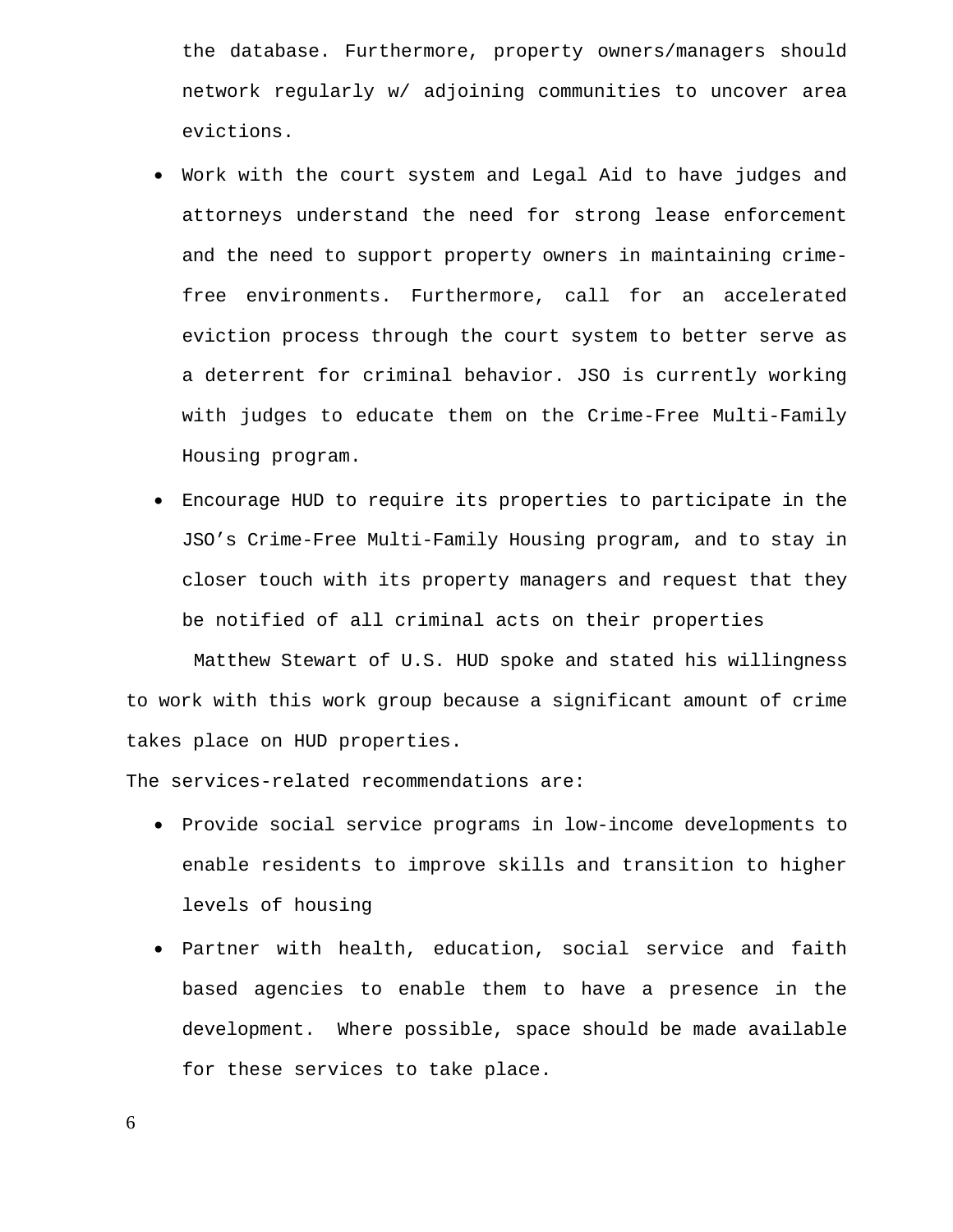• Encourage HUD properties to take advantage of its Neighborhood Network Coordinator program.

 Chairman Ferguson asked that Matthew Stewart provide a list of all 43 HUD properties in Jacksonville and which ones take advantage of Neighborhood Network program.

 The work group then began discussing recommendations relating to resident/tenant organizations. The recommendations, as amended by the workgroup, are:

- Develop resident organizations in all low-income properties in high-crime areas
- Provide financial support so that resident organizations can conduct their business. (For example, the Jacksonville Housing Authority provides \$25 per unit for stamps, phone, supplies, etc.).
- Owners and managers should meet regularly with the resident organization and JSO to discuss crime, maintenance, services and other issues.
- Resident organizations should participate with other area community organizations.
- CPACs and SHADCOs should provide a space within their organizations for leaders of resident organizations in apartment complexes in their respective communities.
- Space should be provided, where possible, for resident organizations and their activities.
- A Neighborhood Watch program should be a basic component of all resident organizations.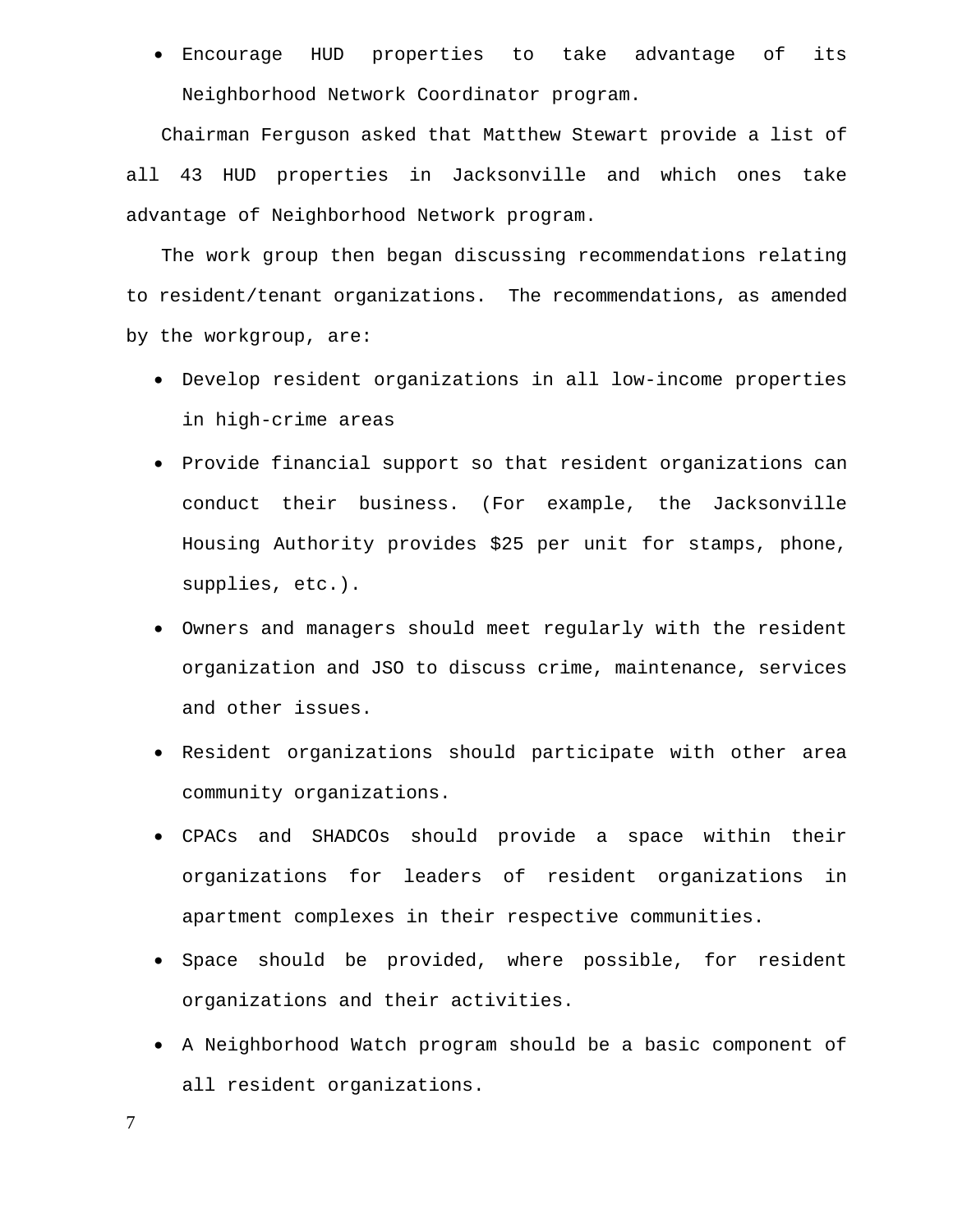Chairman Ferguson again opened the floor for public comment. Shannon Nazworth spoke, voicing her concerns that landlords will not participate in the recommendations made by the work group without some methods of sanction. Chairman Ferguson adjourned the meeting at 6 p.m.

#### **2. Action Items**

#### **Property owner/manager recommendations**:

- Environmental
	- o Implement Crime Prevention Through Environmental Design strategies
	- o Place sign on HUD properties in visible entry area listing a number to call to voice concerns or complaints
	- o Erect a site map at entry way
	- o Enhance lighting
	- o Place locks on all doors and windows
	- o Ensure clear and legible street signs and apartment numbers
	- o Install useful peepholes (ie: wide view, accessible by people with disabilities)
	- o Issue parking decals for all residents
	- o Improve attractiveness and cleanliness
- Leasing
	- o Develop and enforce leases that prohibit criminal acts by leaseholders and make leaseholders responsible for their guests. The lease standards must be strict and uniformly enforced.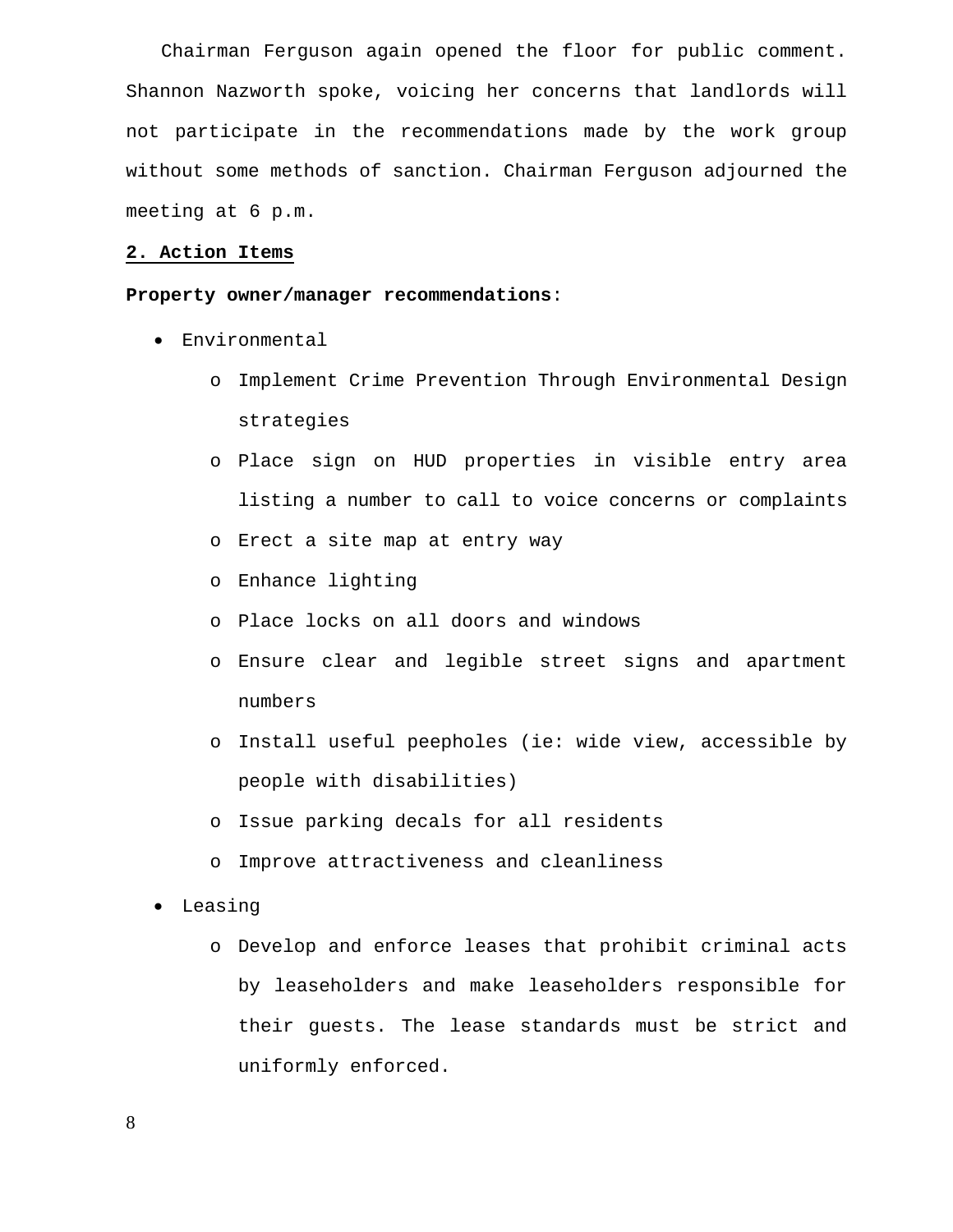o Participate in a citywide database showing the names and driver's license numbers of all persons evicted in order to prevent these residents from moving into another development. The JSO is working with a private party to take ownership of the database. Furthermore, property owners/managers should network regularly w/ adjoining communities to uncover area evictions.

o Offer diversity training for property owners/managers

- Services
	- o Provide social service programs in low-income developments to enable residents to improve skills and transition to higher levels of housing
	- o Partner with health, education, social service and faith based agencies to enable them to have a presence in the development. Where possible, space should be made available for these services to take place.

#### **Resident Organization recommendations:**

- Develop resident organizations in all low-income properties in high-crime areas
- Owners and managers should meet regularly with the resident organization and JSO to discuss crime, maintenance, services and other issues.
- Provide financial support so that resident organizations can conduct their business where possible. (For example, the Jacksonville Housing Authority provides \$25 per unit for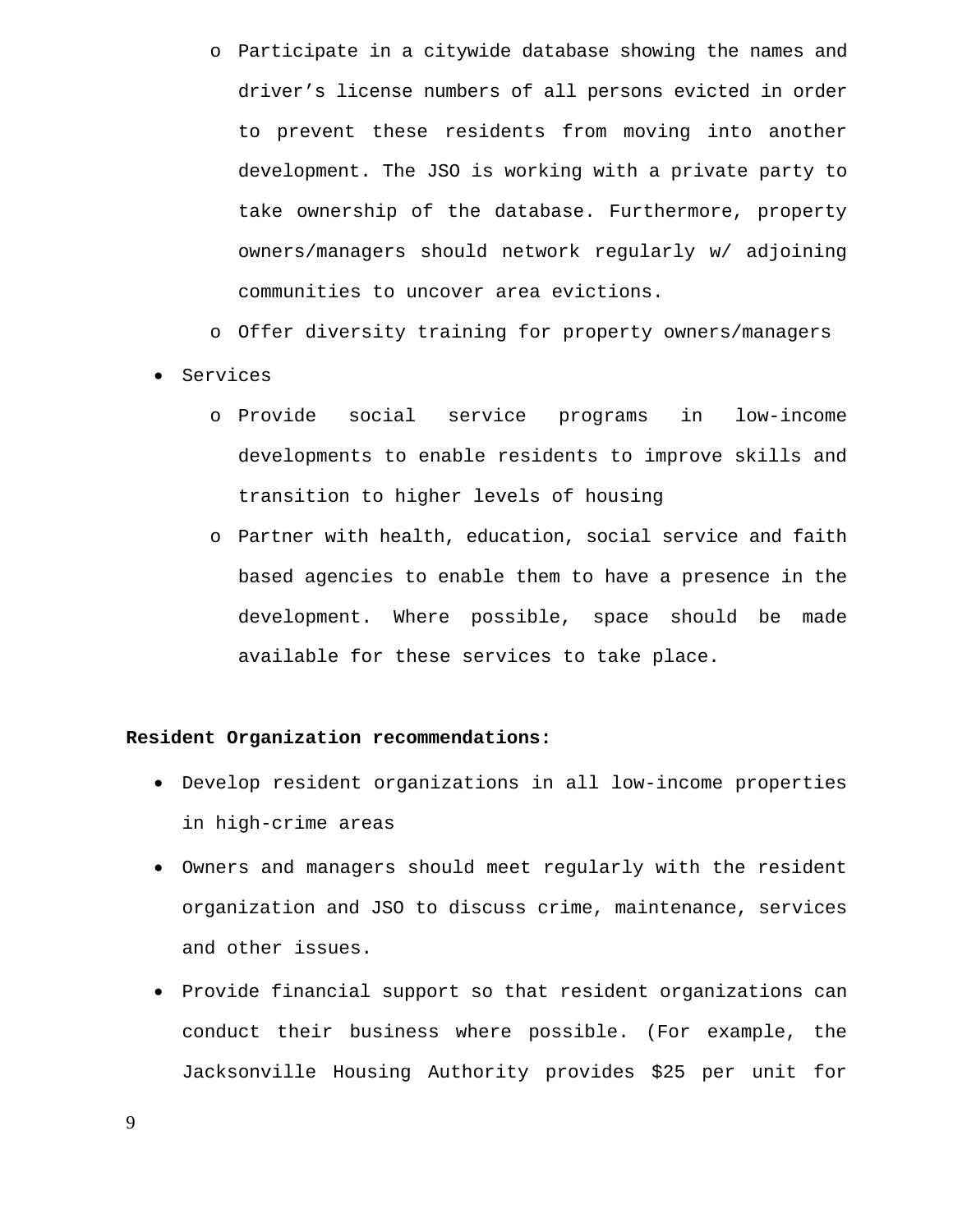stamps, phone, supplies, etc.).

- Encourage resident organizations to participate with other area community organizations.
- CPACs and SHADCOs should provide a space within their organizations for leaders of resident organizations in apartment complexes in their respective communities.
- Space should be provided by apartmant owners/managers where possible, for resident organizations and their activities.
- A Neighborhood Watch program should be a basic component of all resident organizations.

#### **City recommendations:**

- Develop incentives for property owners to implement these recommendations. Incentives would be available to property owners in high-crime areas who are certified participants in JSO's Crime Free Multi Family Housing program. Depending on the source of revenue, this program may be expanded throughout Jacksonville.
- Work with the court system and Legal Aid to have judges and attorneys understand the need for strong lease enforcement and the need to support property owners in maintaining crimefree environments. Furthermore, call for an accelerated eviction process through the court system to better serve as a deterrent for criminal behavior. JSO is currently working with judges to educate them on the Crime Free Multi Family Housing program.